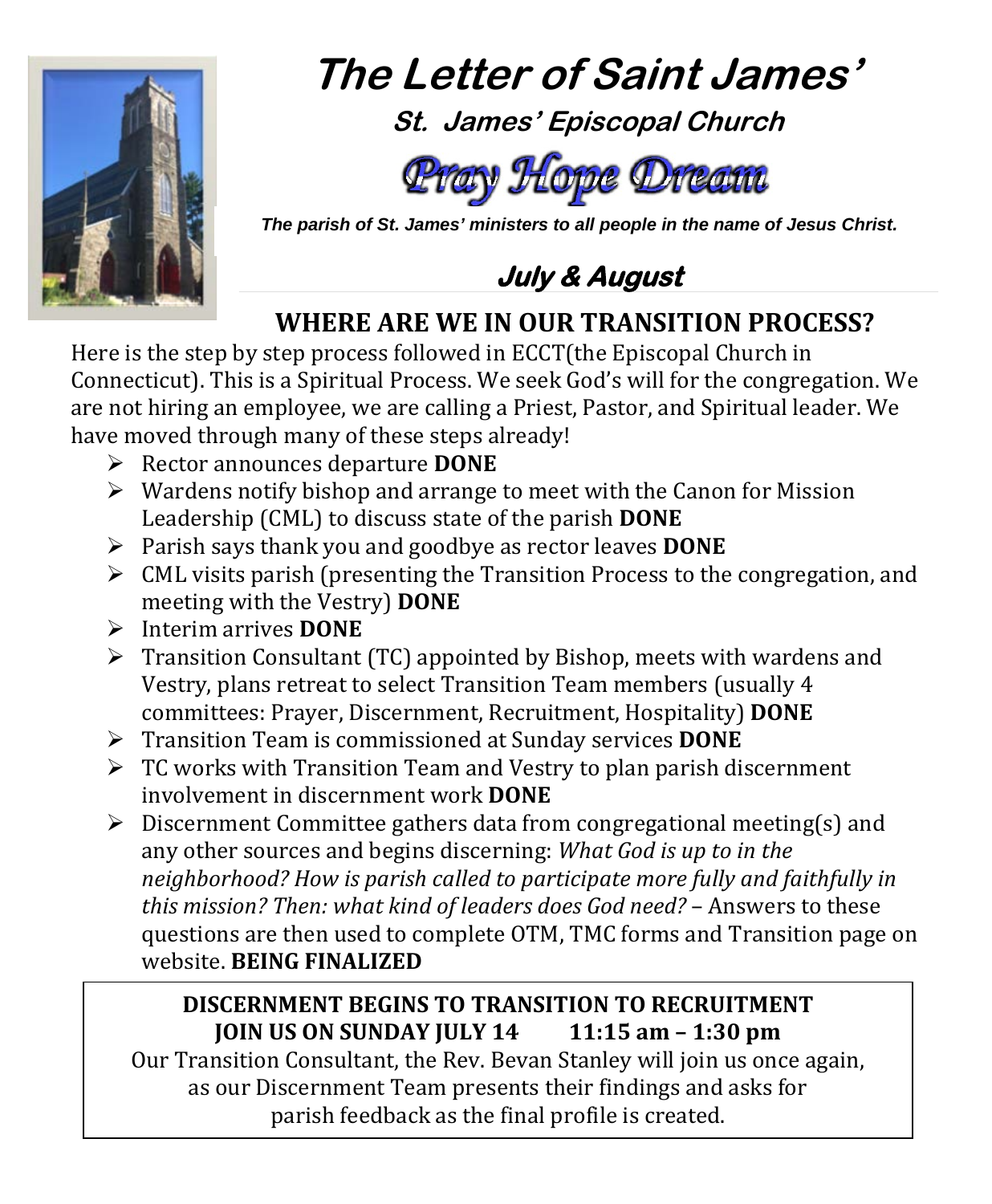#### **A Few Pilgrimage Throughts -** *From your Interim Priest-in-Charge*

(*The difference between being a pilgrim and a tourist: a tourist passes through the land, a pilgrim allows the land to pass through her).* A pilgrimage to the Holy Land means visiting sites that for centuries have been places where Christians remember, recite, and honor the sacred stories we hear in church every Sunday. One of the holiest of Christian pilgrim sites in the world is the **Church of the Holy Sepulchre** in Jerusalem.



After more than 200 years of Christian persecution at the hands of the Roman Empire, Emperor Constantine I rose to power and converted to Christianity. In the year 313 CE, he issued the Edict of Milan legalizing Christianity and allowing for freedom of worship throughout the empire. His mother, Helena, also was a follower of The Way. While in her 80's, she traveled the pilgrim's walk to Jerusalem. There she found a pagan temple built over (hiding) a site believed to have been where the early Christian community held liturgical celebrations until the city was overtaken by the Romans in 66 AD. That site was believed to encompass both Golgotha (Calvery), where Jesus was crucified, and the tomb where he was buried. At her urging, her son Constantine, excavated the pagan Temple and built the Church of the Holy Sepulchre, also known as the **Church of the Resurrection**. The Constantinian church was much larger than the one that stands today. The city of Jerusalem has been fought over, conquered, destroyed, re-built, and fought over again and again in the past 1800 years. In many ways, this *building* is a living testimony to the state of the Church, which has had to re-imagine over and over how the Resurrected Christ lives on in this world.

Palestinian Christians are descendants from the first Christians – those who were there when the Spirit fell among the crowd during Pentecost. And they were the first to venerate the holy places, the actual stones, where Jesus walked, taught, healed, was betrayed, and suffered until His death and resurrection. Those who remain in our Holy Land are often called *Living Stones* because they continue to keep the presence of the Resurrected Christ alive. A pilgrimage to the Holy Land is also an invitation to us to become *Living Stones* in our own communities*.* How might our buildings, our space, our surroundings, our *stones,* be more visibly alive with hope?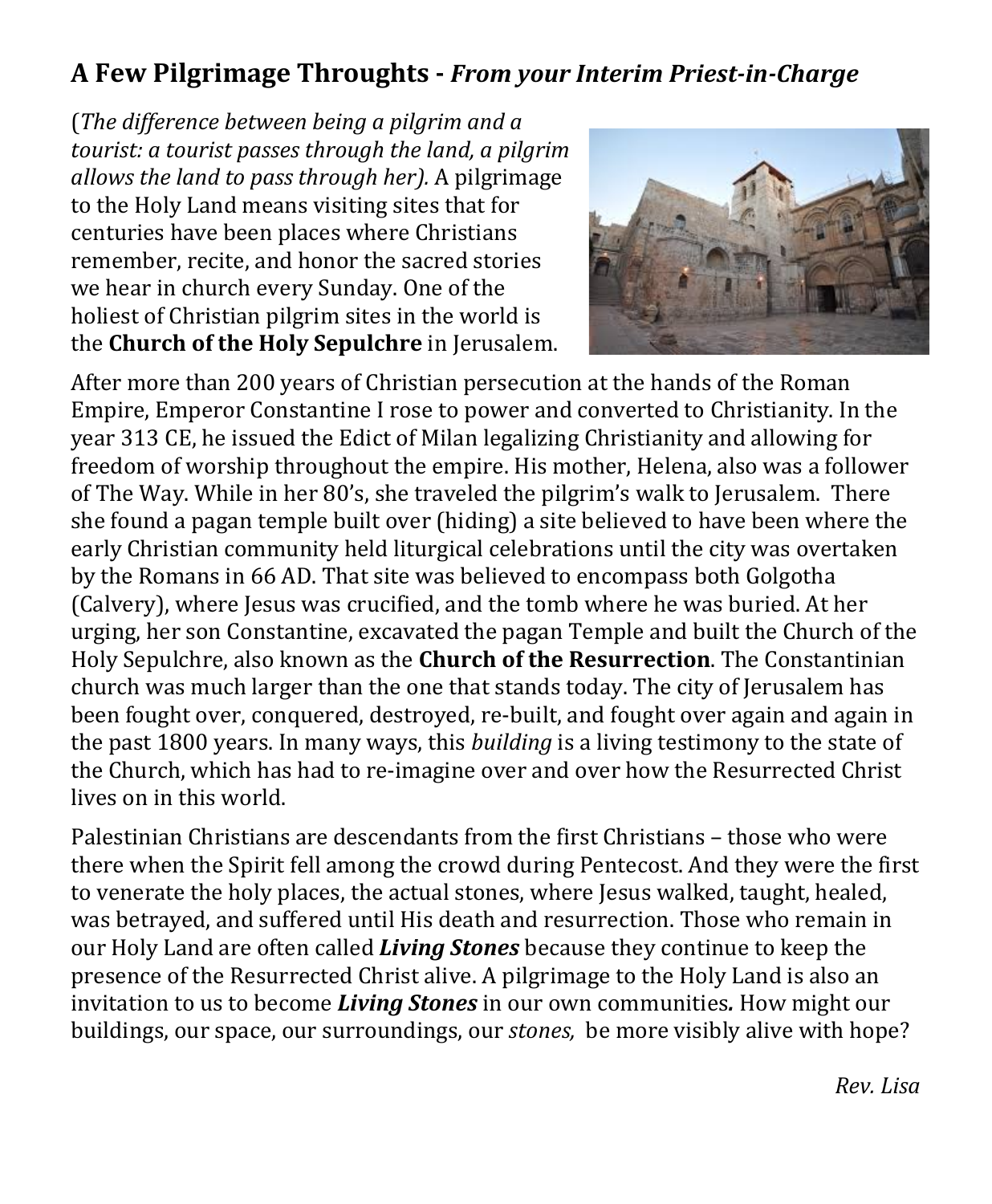# *A Journey through our Holy Land through Scripture and Pictures*

Later this summer, Rev. Lisa will offer a pictorial journey for those who would like to see and hear more about her pilgrimage. Stay tuned for details!



In the meantime, Bishop Suheil Duwani, Archbishop of the **Episcopal Diocese of Jerusalem**, sends his greetings so that we can put a face to the name we added in our Prayers of the People.

Archbishop Dawani met with our pilgrim group to share the work of the Diocese of Jerusalem. The Diocese covers Israel, Palestine, Syria, Lebanon, and Jordon, and is in the

same Anglican Province as Iran – talk about *Living Stones!* He shared tories about the three missions of the diocese: pastoral care, the institutions, and interfaith reconciliation. The diocese owns and operates about 16 schools, two major hospitals plus a number of clinics and several residential and outpatient institutions for those with disabilities. As you can imagine, the Episcopal church is a small minority within the small, struggling Christian minority in the Middle East. The schools and hospitals are the visible and substantial way in which the church can share the ministry of tolerance, respect for differences, and reconciliation. They welcome all, regardless of ethic, religious, or economic background. Muslim families pay tuition to attend Episcopal schools because of the values their children are taught. We should be extremely proud of this work. It's the part of our family in our Holy Land that we can support through prayer and gifts.

**And finally, from the Pilgrims' Blog** (additional pilgrim reflections found on Diocesan website)

*Here I Am, Lord*

So many "thin places" – experiences where the veil between heaven and earth is so thin, that the power and feel of Divine Presence breaks my heart open. In the Church of the Agony, the Garden of Gethsemane, reflecting on Jesus' plaintiff prayer, "Not mine that will be done" a group of pilgrims from the Philippines began a worship service around the altar. Their offering song (in English!): "I the Lord of Sea and Sky." Tears sprang up in my eyes. That song, "I have heard your people cry," that "yes" to God's invitation, "Here I am Lord, is it I Lord, I have heard you calling in the night" …that beckoning into an unknown life … "I will go Lord if you lead me, I will hold your people in my heart" … coming from Jesus' own agony and Jesus' own trust, into my own heart once again … and so much more deeply than ever before. *(Lisa Hahneman)*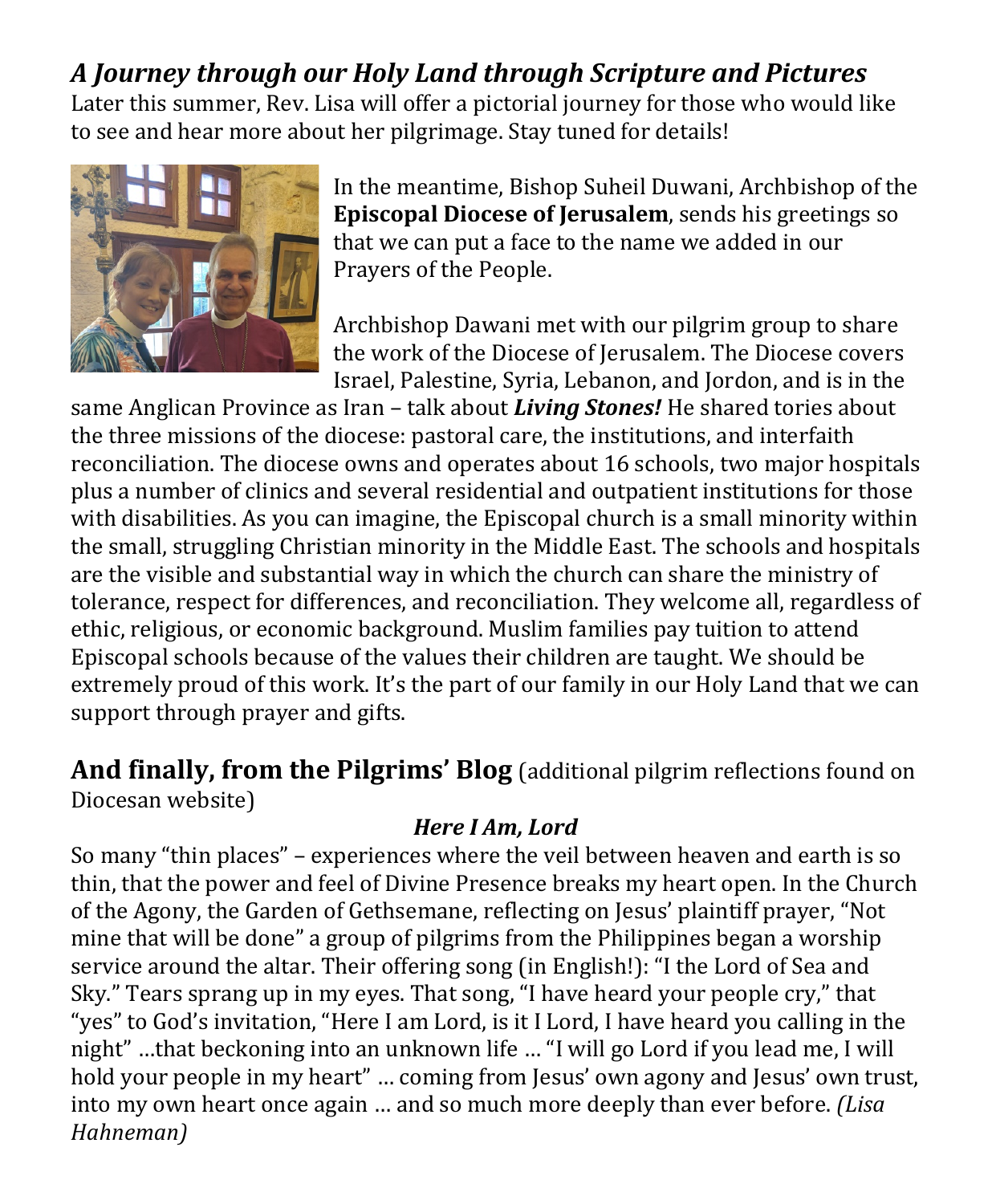# **Growing in Faith Ministry –** *from Jean Todaro*

We had a wonderful Spring program this year. I'd especially like to thank Denise and Jeff for faithfully leading our Dwelling in the Word Bible Study every Monday evening. I'd also like to thank Karen and Mimi for pulling together the movie night where we saw the Green Book. Rev. Lisa led a truly inspirational Lenten quiet day that included a labyrinth. I'm so thankful to have had so many people to help us have a vibrant journey together towards Jesus.

And the year is only half done! We have a book study this summer and it's not too late to join. We will read "**Waking Up White",** by Debby Irving. This book shares Debby's story as she became aware of the privileges she has taken for granted simply because of the light color of her skin and how her "waking" has moved her to work to change the system. In this way we are joining in the national conversation about racial reconciliation. We plan on two study groups with meeting times to be determined by those who sign up and hope to have a facebook study group too. Keep an eye on the calendar for times if you didn't sign up but want to join in.

Over the summer we will be planning other opportunities to grow in faith for the Fall season. The Bible Study group has been enjoying Dwelling in the Word, and you can look for that to resume after the summer break.



# *Confronting the Slave Trade in our Back Yard: Pilgrimage July 13*

Our Diocesean-wide Racial Healing, Justice, and Reconciliation Ministry Network is organizing pilgrimages as opportunities for Episcopalians in ECCT to participate in the Season of Racial Healing, Justice, and Reconciliation. The next opportunity is **Sat.July 13, Brooklyn CT and Providence RI.** Meet up at Trinity Church, Brooklyn at 9 a.m. and take a short bus trip to Old Trinity Church, Brooklyn, built by enslaved persons; then travel to Providence RI by bus for a two-

hour walking tour of the city with the **Center for Reconciliation** to learn more about the international slave trade. \$65/person, lunch is NOT included; please bring your own. For more information and the online registration link, please contact Rev. Lisa at ldhahneman@sbcglobal.net.

A second pilgrimage is being planned for this November, a Saturday/Sunday to the **National Museum of African American History and Culture** in Washington, D.C. Details to follow.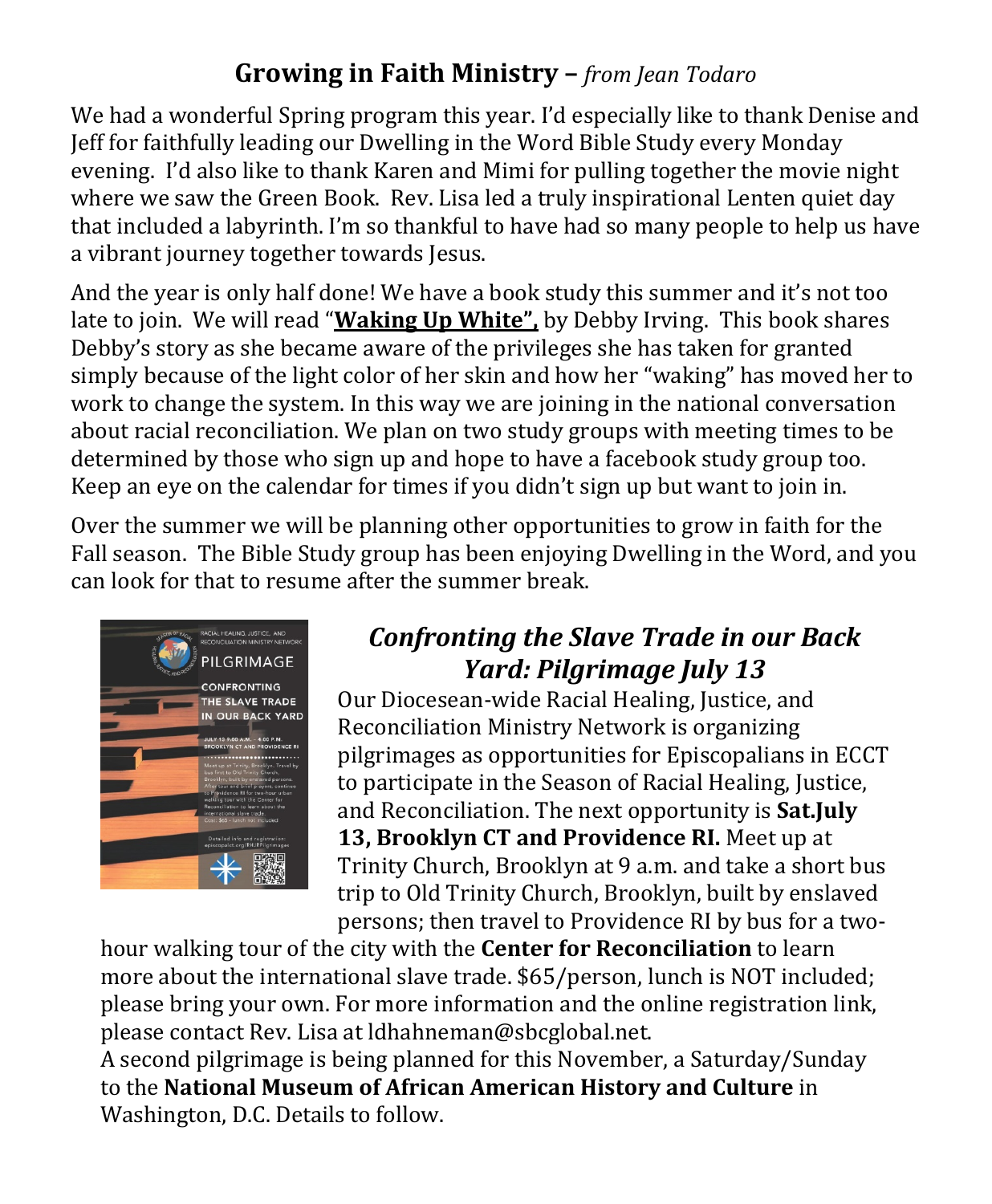**Bulletin Boards**: In giving up Bulletin Boards for Lent, we sought to understand what you would miss, and thus what you want to know more about. Now is the time for our various ministries to re-create your information hubs. If you want anything that was saved from your former bulletin board, please talk with Jeanne Todaro. We also decided that it would be good to have an Events and Sign Ups bulletin board with all the events and sign ups in one place, so it's easily accessible. These will be the bulletin boards across from the lower level restroom nearest the sanctuary. Be sure to check them out in the coming weeks as we start to use them.

**Meals on Wings Ministry –** *a reminder from Shirley Ferrarone* I would like to remind everyone about our Meals on Wings ministry. We have wonderful volunteers who offer to provide meals to parishioners in times of need. This can be for those who are ill following a hospital stay, surgery, injury, birth of a baby or just when you need a little help. Please let us help. Call Shirley Ferrarone. 203-748-6392. Also, we welcome additional volunteers.



People often ask, "What exactly is a Stephen Minister?" One way to put it is that Stephen Ministers are the *After People.*

#### *Stephen Ministers are there:*

. . . *after* the phone call you hoped you'd never get.

. . . *after* the divorce papers are served and the bottom falls out of your life.

. . . *after* the funeral, when everyone has left and the emotions you've held at bay come crashing in on you.

. . . *after* the doctor says, "I'm sorry, but there's nothing more we can do."

. . . *after* the nursing home director shakes your hand and says, "Welcome to your new home."

. . . *after* the last child honks the horn, waves, and drives away—and the house suddenly seems empty.

. . . *after* the gavel goes down, the handcuffs go on, and your loved one is led away.

- . . . *after* the baby arrives, demanding more of you than you ever dreamed possible.
- . . . *after* you find a pink slip with your final paycheck.

. . . *after* your family and friends have heard your story one too many times, but you still need to talk it out.

If you would like to know more about Stephen Ministry or would like to talk to a Stephen Minister please contact Janet Brown (203-798-1023) or Jeff Chowanec (203-610-7490) our Stephen Leaders.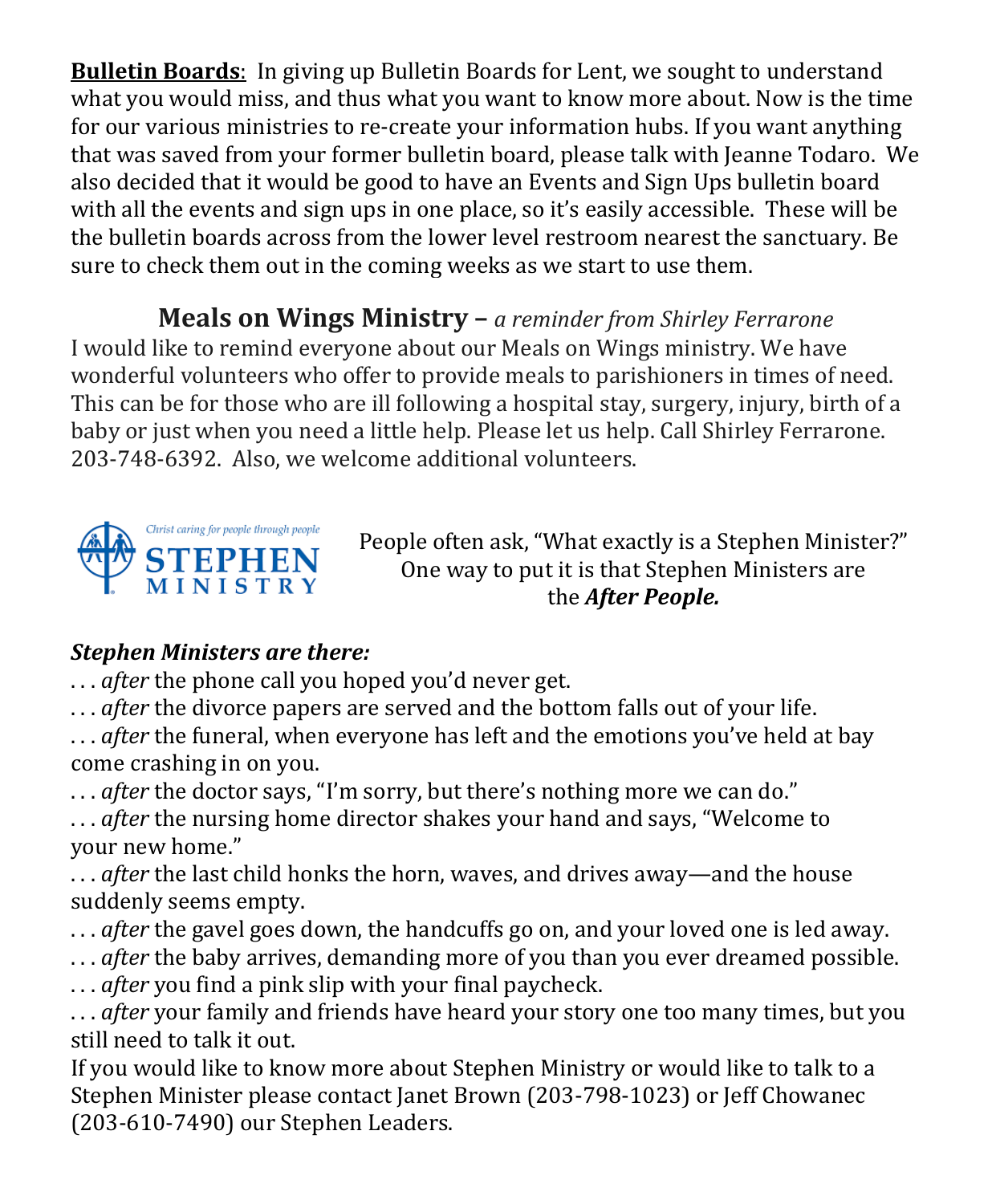# **Thank you for your continued support of El Hogar!**

*"Great things are achieved by a series of small things brought together.*" *Erika Skafel, Coordinator of North American Relations for El Hogar.*



We are accomplishing a great thing here at Saint James' as our individual members consider what small contribution we can each make toward the support of our student, Maria de Jesus Roque. **At this writing, we have raised \$4800 of the \$5400 needed to support Maria for 2019!** This ten-year-old girl is blessed by

our support. We, in turn, are blessed knowing that we are responding to God at work in our hearts. As our sacred scriptures tell us, ["If](https://biblehub.com/greek/302.htm) [anyone](https://biblehub.com/greek/3739.htm) [with](https://biblehub.com/greek/2192.htm) [earthly](https://biblehub.com/greek/2889.htm) [possessions](https://biblehub.com/greek/979.htm) [sees](https://biblehub.com/greek/2334.htm) [his](https://biblehub.com/greek/846.htm) [brother](https://biblehub.com/greek/80.htm) [in](https://biblehub.com/greek/2192.htm) [need,](https://biblehub.com/greek/5532.htm) [but](https://biblehub.com/greek/2532.htm) [withholds](https://biblehub.com/greek/2808.htm) [his](https://biblehub.com/greek/846.htm) [compassion](https://biblehub.com/greek/4698.htm) [from](https://biblehub.com/greek/575.htm) [him,](https://biblehub.com/greek/846.htm) [how](https://biblehub.com/greek/4459.htm) [can the](https://biblehub.com/greek/3588.htm) [love](https://biblehub.com/greek/26.htm) [of God](https://biblehub.com/greek/2316.htm) [abide](https://biblehub.com/greek/3306.htm) [in](https://biblehub.com/greek/1722.htm) [him?"](https://biblehub.com/greek/846.htm) 1 John 3:17

This year El Hogar celebrates 40 years of service to children and families in Honduras. Thousands of students have passed through their doors for an education that otherwise would have been impossible. Students who have graduated from El Hogar enter the world with greater optimism and opportunity. **That is precisely our prayer, hope and dream for Maria.**

Honduras is a very beautiful, but poor and dangerous country. The children of El Hogar are truly wonderful and worthy of our help. Going forward, El Hogar will continue help one child at a time, like Maria, but now they are also beginning to engage with the mothers, families, and neighborhoods surrounding their school. Their work is focused on breaking the cycle of poverty that brings kids to El Hogar in the first place. **Our goal in working together is to make El Hogar a clear alternative to the Caravans by providing children with education and job skills, while** 



**also helping to make their communities healthier and safer places to live.**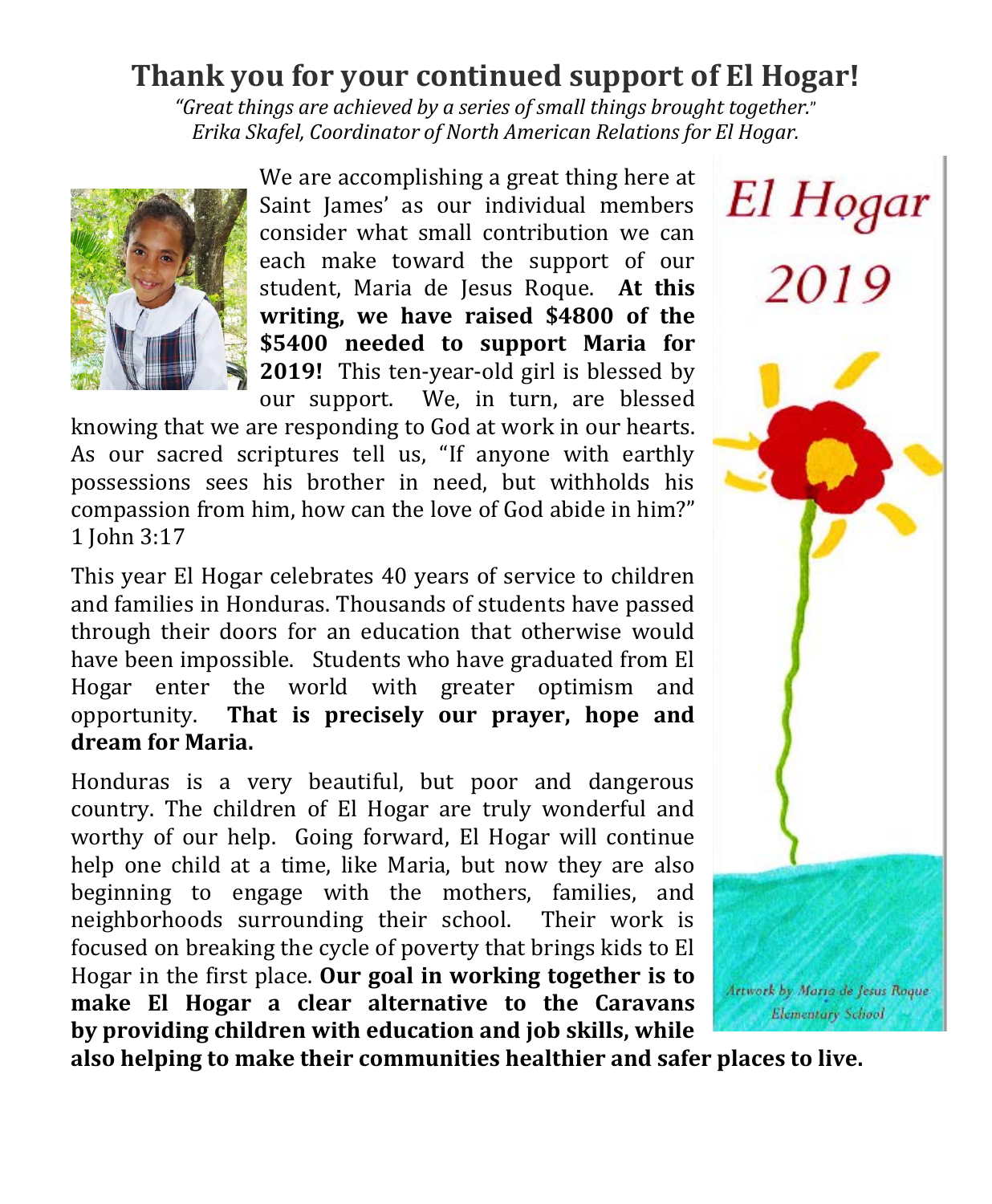Core financial support for the children of El Hogar is from Episcopal churches like Saint James' Episcopal Church in Danbury. Prayerfully consider if God is calling you to make a contribution so that we can meet our full commitment for 2019. We only have \$600 to go! Please make your check to Saint James' with EL HOGAR in the memo. Thank you! Questions? Contact Christine.dimeglio@yale.edu



El Hogar Ministries, Inc. 21 Cummings Park Drive, Suite 238 Woburn, MA 01801

**St** 

January 23, 2019

Christine DiMeglio St. James' Episcopal Church 25 West St Danbury, CT 06810-7824

Dear Friends of El Hogar,

Thank you for renewing your annual sponsorship of Maria de Jesus Roquel As a Child Sponsor with El Hogar, you're empowering all of our students to gain a quality education and the self-confidence it brings.

Your gift of \$3,000.00 not only puts an education within their reach, but also provides them with a safe home that includes dedicated staff members who give each child the attention, guidance, and love they deserve.

Your partnership with us ensures that our students have access to all the tools needed to build a firm educational foundation. With that in place, they're able to focus on pursuing their goals. Whether those include going to college, starting a business, or finding meaningful work to support their families, your support helps them chart their own paths as they move ahead.



Our Honduran staff members work diligently to give student the love, care, and attention each of them deserve.

As a Child Sponsor, you receive:

- · A photo and information about your sponsored child
- · One letter each year from your sponsored child
- Access to school progress reports
- One limited edition bookmark per year

I'm grateful for your continued generosity and commitment to El Hogar's children. Thank you for your support!

With Gratitude.

 $15M_{\odot}$ 

Timothy S. Monroe Executive Director, El Hogar Ministries

This severes support<br>will help so mich!<br>Thank You.

Supporting El Hogar Projects in Honduras phone 781.729.7600 · email info@elhogar.org · www.elhogar.org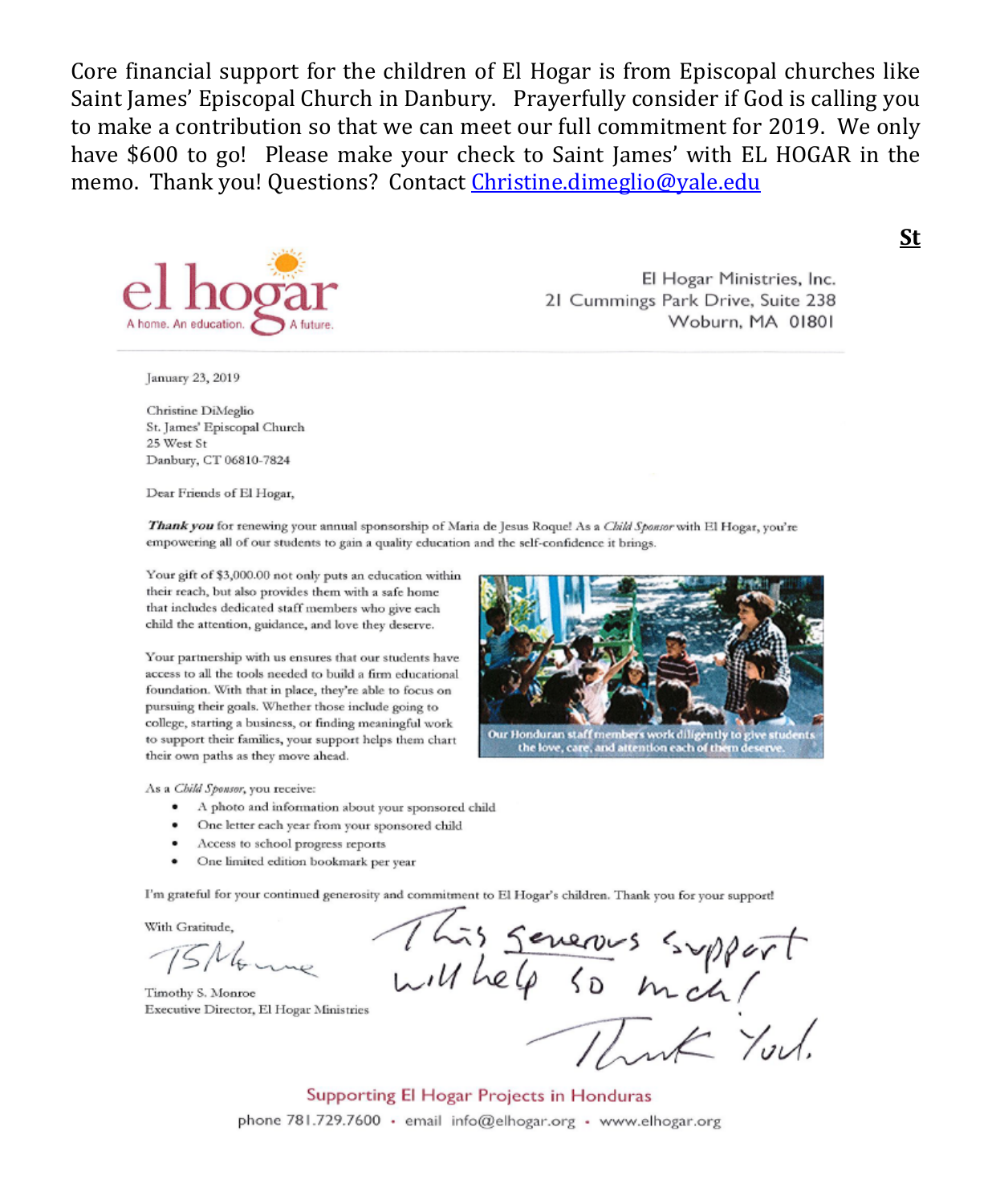#### **James Vestry Notes 5/28/2019**

The following were in attendance.

| THE TOHOWING WELE IN ACCEDUANCE. |               |               |
|----------------------------------|---------------|---------------|
| Joe Walkovich                    | Warden        |               |
| Janet Brown                      | Warden        |               |
| Linda Spaziani                   | Treasurer     |               |
| Sandi Nichols                    | Clerk         |               |
| Class of 2020                    |               |               |
| Suzie Sarkisian                  | Beth Cox      |               |
| Class of 2021                    |               |               |
| Lyn Meyers                       | Jeanne Todaro | Carolyn Flynn |
| Class of 2022                    |               |               |
| Deborah Kaufmann                 | Jehad Sabbagh |               |
|                                  |               |               |

- **Call to Order -** meeting was called to order
- **Opening prayer – was said by Lisa**
- **April Vestry minutes** were approved, 1<sup>st</sup> by Joe and 2<sup>nd</sup> by Susie, all agreed.
- **Brief Reflection on Clergy Conference/Faith Formation –**
	- o Lisa gave a brief overview about the Clergy Conference and the discussions that were held during the conference.
	- o Faith Formation will be reading "Waking Up White" We discussed ideas for those who would like to participate, but may be away on vacation or just not able to make it that day. The thought was to create a Facebook group and all could post comments. Jeanne is looking more into this.

#### • **Transition Update -**

o Discernment meeting update – The team is in the process of conducting the focus groups and all is going well. We will be having our last 2 focus groups after both 8am and 10am Sunday services on 6/16/19. We are hoping this will involve all that have not had the chance to be part of any of the other focus groups and want to. The team will then gather all of the feedback and pull it into one document for all.

#### • **Committee/Ministries**

- o **Property /Building & Ground Update:** 
	- Ricky has asked for some help with resetting the automatic timer on the front lights.
	- Allan asked if Linda can let the committee know how much money is in the Memorial Garden Fund. He is considering what he might be able to spend for plants this year beyond what he usually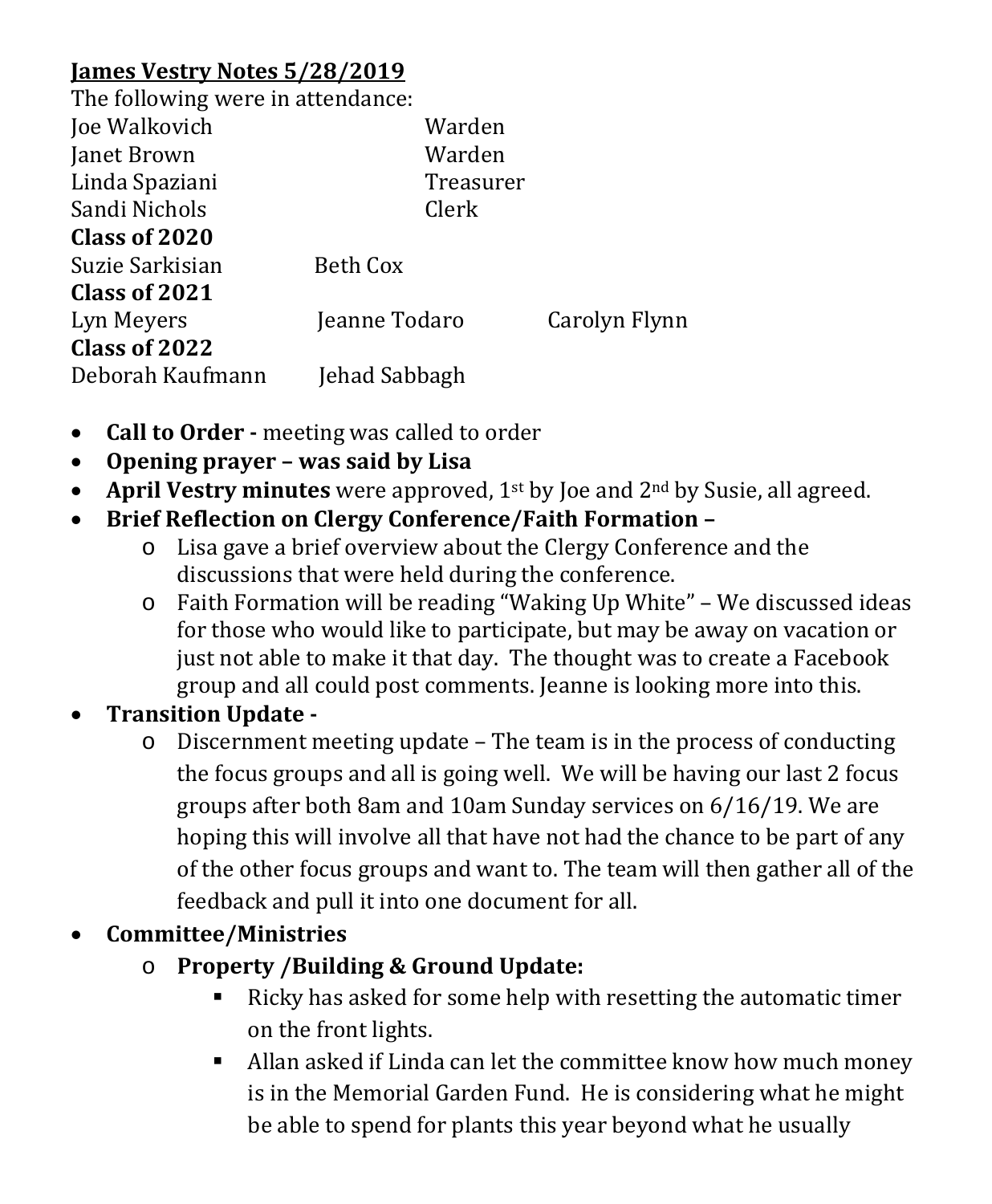contributes himself. It was discussed and asked if B &G could come up with a long term plan we could take a look at.

- Sarracco Mechanical Services has refunded \$642.72 to St. James'. Apparently, sometime in 2018 a service that they had performed on the water boiler had been billed and payed for twice. This came to light when they submitted "Past Due Bill" for an annual service that they were no longer contracted to perform. When asked to check their records, they realized their mistake.
- Next Tuesday morning, June 4th. The Krueger Company is scheduled to replace a deteriorating domestic water line in the crawl space of the Parish House. Water will need to be shut off in the building for several hours while this repair is made. They will do this work on a time and material basis with an estimated cost for the work of \$1,200. A \$600 deposit has been paid for the work to proceed. (For comparison, The Otto Company provided a fixed cost proposal of \$2,280 for this same work.)
- Regarding the deteriorating Lounge fireplace chimney, the stucco on the chimney above the roof line has been falling off. Previously, we received a proposal to remove all loose stucco and install new wire lath and stucco on the chimney above the roof line from ANG Construction for \$6,800. We received another rough estimate based on photographs I sent them ranging from \$8,000 to \$12,000. Since then, we received a quote from "Allied Corp.", a company that specializes in chimneys, who gave us a quote with 3 options. (Bill Hutchinson had used this company at his house and had been pleased with the results.) The technician who came to the site suggests that moisture within the chimney possibly from the top or from the flue is causing the faces of the brick to fail, pushing the stucco off. His feeling is that installing new stucco would be a temporary fix and it would continue to fail. The 3 options he proposed is as follows:
	- a. Decommission the chimney removing the portion above the roof and capping it off. \$3,600.00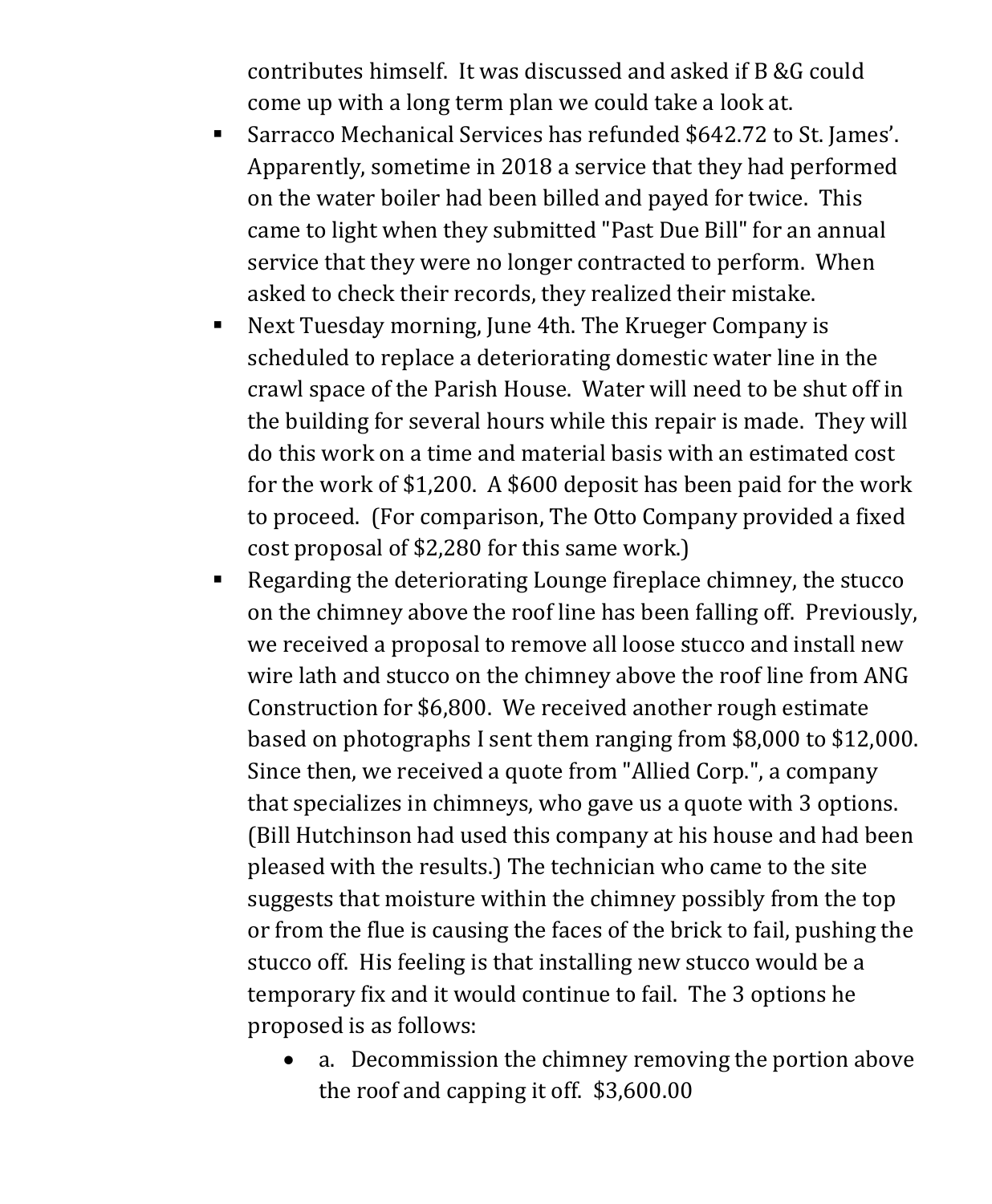- b. Remove the chimney down to the roof line and install an approximately 15 foot long section of stainless steel flue with cap and weather guard. (the fireplace will still function) \$6.000.00
- c. Remove the chimney down to the roof line and rebuild the chimney from the roof line up with new brick and terracotta lining to the existing height and install a stainless steel cap and weather guard. \$10,500.00.

A motion was made by Janet and 2nd by Lyn to decommission the chimney. All agreed. Carolyn will let Gary know and to please thank Gary and Allan for their help.

- A request by The Red Cross to host a Blood Drive at St. James A discussion was had and a Saturday in July might be good. All agreed. Lisa will reach out to The Red Cross and see what would be a good date.
- A request came in from Appletree Day Care to use our church playground – A discussion was had about safety, liability, code standards, parking etc... The Day Care would give a \$150 a month donation to use the playground M-F for 1 to 2 hours a day. A Motion was given by Linda and 2nd by Lyn to have Lisa move forward and find out more.
- **Prayer Wall Upkeep A few have complained about the condition** of the Prayer Wall and have asked us to take it down. A discussion was had and we will redo the chalk board paint as upkeep. Joe will contact the sign guy.
	- A motion was requested *Any Buildings and Grounds work done that exceeds \$500 is considered Capital Improvement.*  The motion was  $1^{st}$  by Jean and  $2^{nd}$  by Lyn. All agreed.

#### • **Director of Religious Education –**

o Kerry's last day will be 6/9/19. A discussion was had about what we would like to get her as a thank you gift. One gift was decided to be a framed photo of St. James' and something else.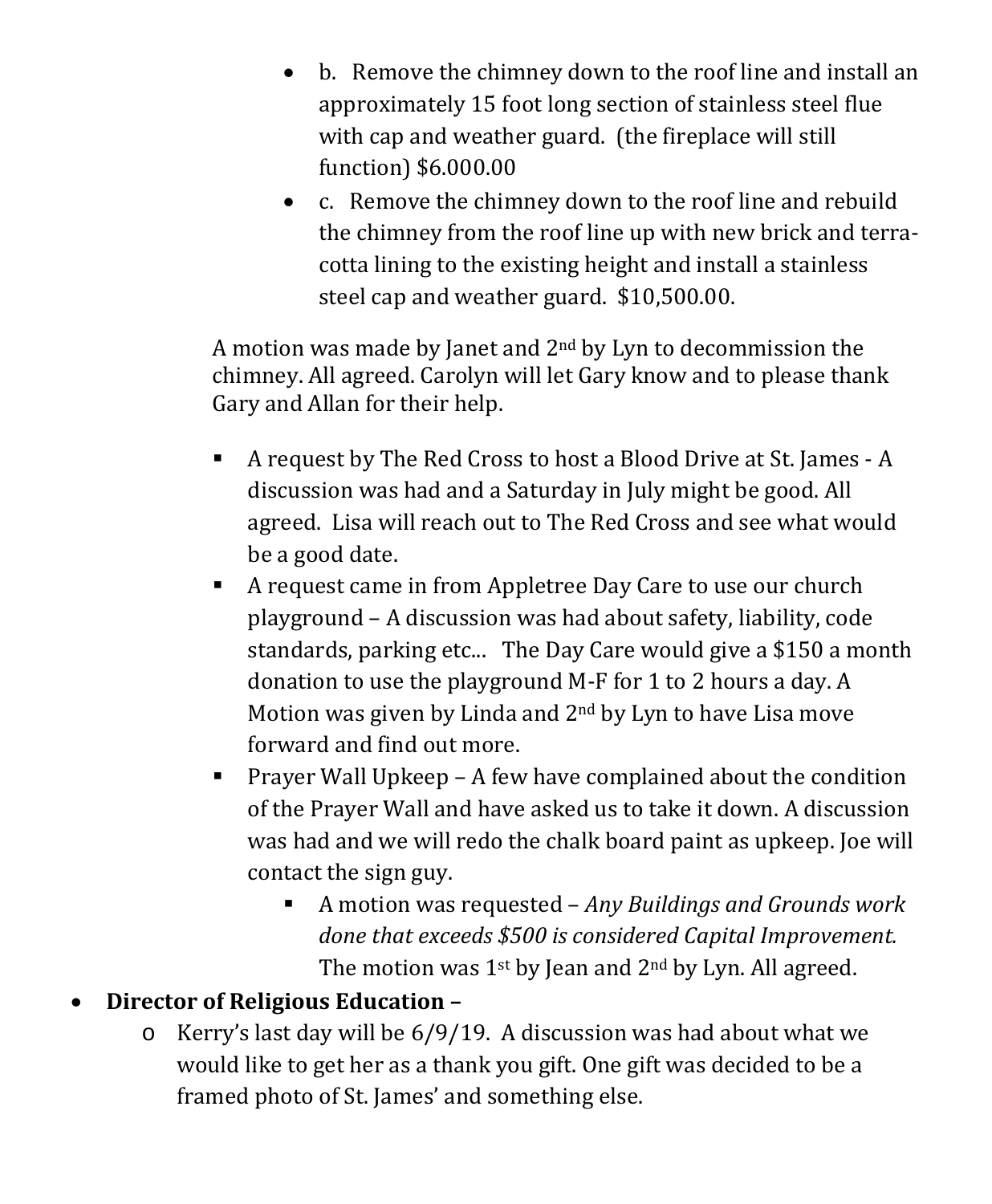o A discussion was had about if we want to find someone to replace Kerry or can the members of St. James' take this on ourselves. The decision was made to discuss further over the summer what our next steps will be.

#### • **Upcoming Region/Diocesan Events –**

- o A reminder about Safe Church Training is 6/1/19. If you can, please bring something for a breakfast snack, as there will be about 50 people there.
- $\circ$  ECCT Annual Convention 10/26 10/27 A discussion was had about our two delegates, Dan and Marion, and that we need to have an alternate in case one is unable to make it. Joe motioned that we should ask Mimi and Carolyn 2nd. All agreed.

#### • **Old Business –**

- o Rev Lisa will be away on the ECCT Pilgrimage to the Holy Land 6/9 thru 6/23. The Rev Marilyn Anderson will be our Supply Priest.
- o The Rev Bevan Stanley (Transitions Consultant) will be joining us on 6/16/19 for both services.
- o The Rev Norman Schmidt will provide pastoral coverage (hospitalizations/deaths) if needed while Lisa is away.

#### • **New Business (for next month's agenda) –**

- o **Update our Mission Statement (both for webpage information for clergy discerning a call to St. James' and to focus our own transition conversations)?** Discernment Chair Chris Kuell offered this as a draft for Vestry consideration: *Saint James' Church proclaims the Good News, embraces Episcopal traditions, and ministers in the name of Jesus Christ. We are dedicated to providing food shelter, clothing and compassion to those in need. We are open and affirming, growing in faith through worship, stewardship and education.*
- **Next Vestry Meeting** will be 6/18/2019
- **Closing Prayer -** The closing prayer was said by all
- **Meeting adjourned**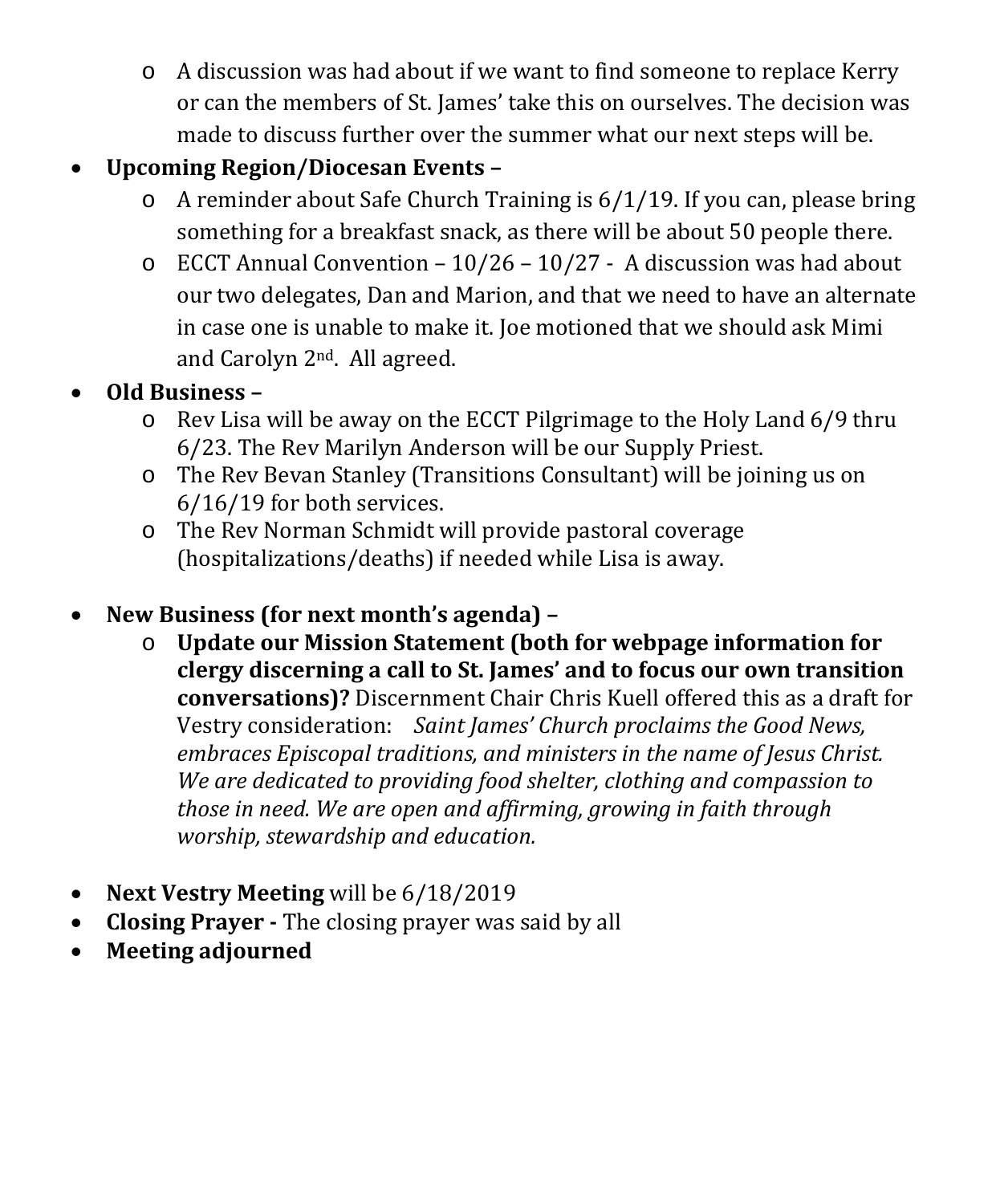#### **We Know the Great Love and Devotion our Members Have or God's Mission and our Life Together – so . . .**

Please make sure you remember St. James' in the summer. If you are out and about vacationing and enjoying the nice weather you might miss a pledge payment or two. We ask that you try and keep your pledge current as we do have monthly commitments that need to be made. An easy way to do this and NEVER get behind is to set up automatic payments from your banking institution to the church. They will cut a check and mail it directly to the office based on the frequency you tell them.

As of May 2019 we are \$16,000 behind in pledge so if you are behind anything you could do to get caught up would be greatly appreciated. If there is a pastoral issue that is not allowing you to keep up with your commitment please reach out to Rev. Lisa.



# **Monthly Mission Envelopes**

JULY MISSION - Laundry Love AUGUST MISSION - UTO Look for a Mission Envelope in Your Sunday Bulletin Or mail a check to the Parish Office with LAUNDRY LOVE or UTO in the memo line

# **Friday with Friends Continues Throughout the Summer July 5 and August 2**

**For August's FwF**, please know that Jehad & Kathy Sabbagh have graciously offered to host Friday with Friends at their house (98 Deer Hill Ave, Danbury CT) on Friday August 2nd. Please bring an appetizer to share and a beverage. Feel free to bring a bathing suit and towel as well."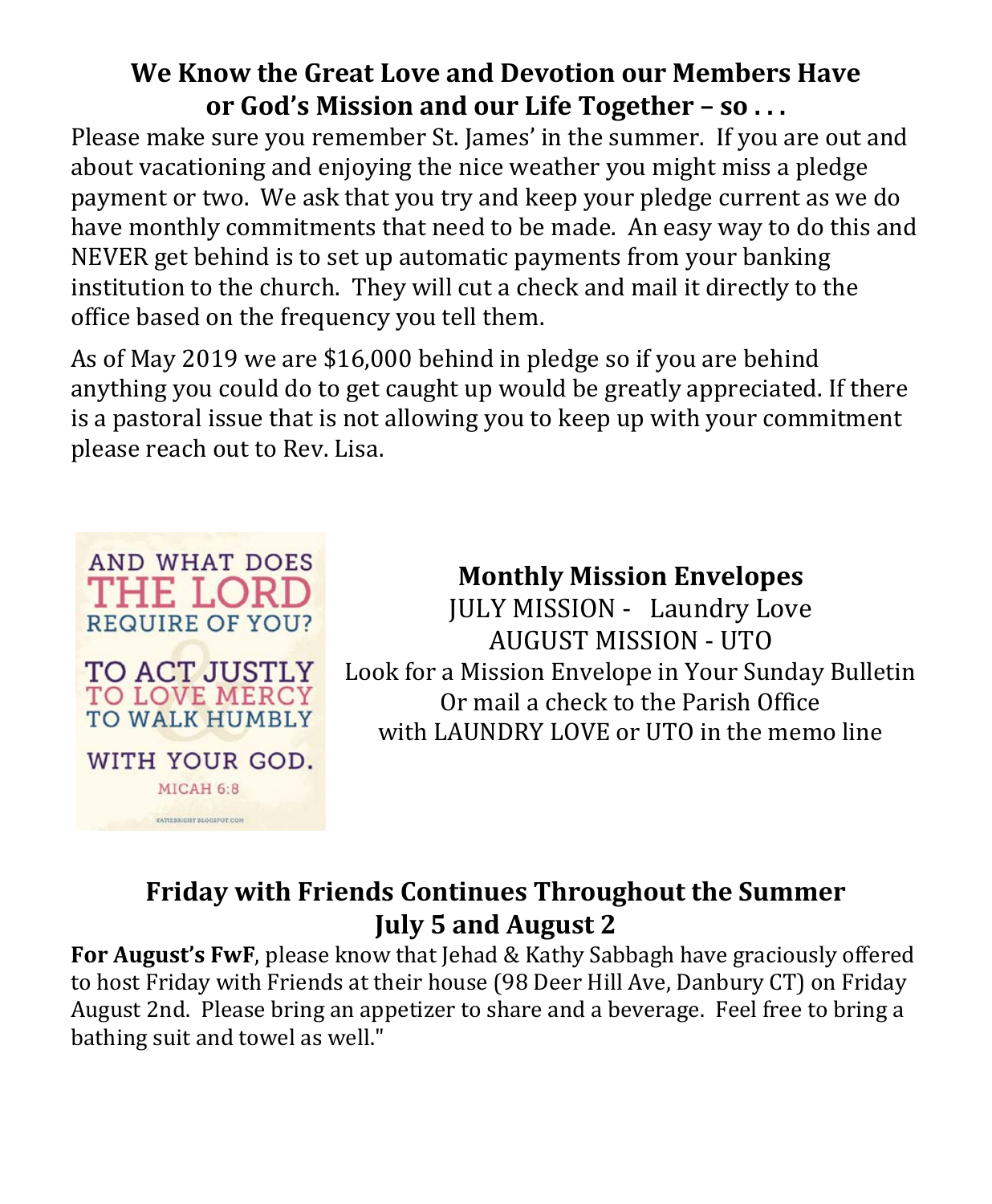# **2019 Free Summer Carillon Concerts**

Bring your lunch and enjoy an open air concert in the garden of St. James' Episcopal Church

> Wednesday 12:30 **St. James' Episcopal Church** 25 West Street, Danbury

June 26th **Alicia Ding** New Haven, CT

**July 3rd Mathilde Bargibant** Paris, France

**July 10th George Matthew Middlebury, Vermont** 

July 17th **Gerald Martindale Toronto**, Canada

July 24th **Tatiana Lukyanova New Britain, CT** 

**July 31st Joanne F Archibald** Danbury, CT

**August 7th John Widmann Frederick, Maryland** 

These concerts are sonsored by an anonymous sponsor For additional information contact the Parish Office at 203-748-3561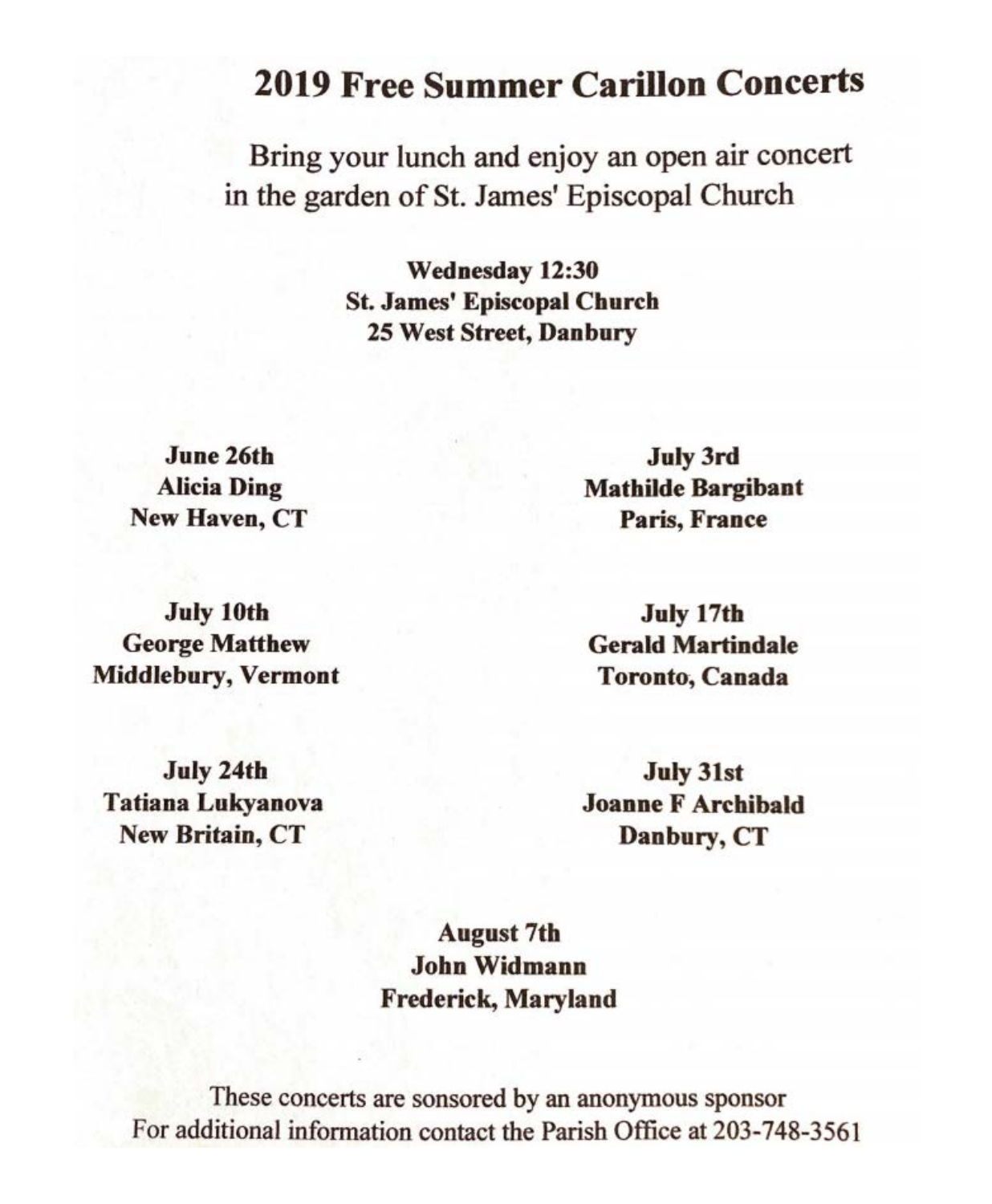# **The ministry of the people of St. James' Episcopal Church is led by the Wardens and Vestry and assisted by the Clergy and Staff.**

#### **Wardens Interim Priest-in-Charge**

Class of 2022 Deborah Kaufmann Jehad Sabbagh Gary Rogers

#### Class of 2020

Beth Cox Susie Sarkisian Victoria Woody

#### Class of 2021

Carolyn Flynn Lyn Meyers Jeanne Todaro

#### **ECCT ConventionDelegates**

Dan Cox & Mimi Herald

Joe Walkovich The Rev. Dr. Lisa D. Hahneman. Tel. Ext. 14 Janet Brown<br>Treasurer Machinistrative Assistant and Bookkeeper **Administrative Assistant and Bookkeeper** Linda Spaziani Dilsa Quade. Tel. Ext .10<br>Clerk welcome@saintiamesdanbury.org **Clerk** welcome@saintjamesdanbury.org Sandra Nichols **Director of Music Vestry** Joanne F. Archibald. Tel. Ext. 16 [joannearchibald@saintjamesdanbury.org](mailto:joannearchibald@saintjamesdanbury.org)

#### **Sexton**

Jose Lopez Sanz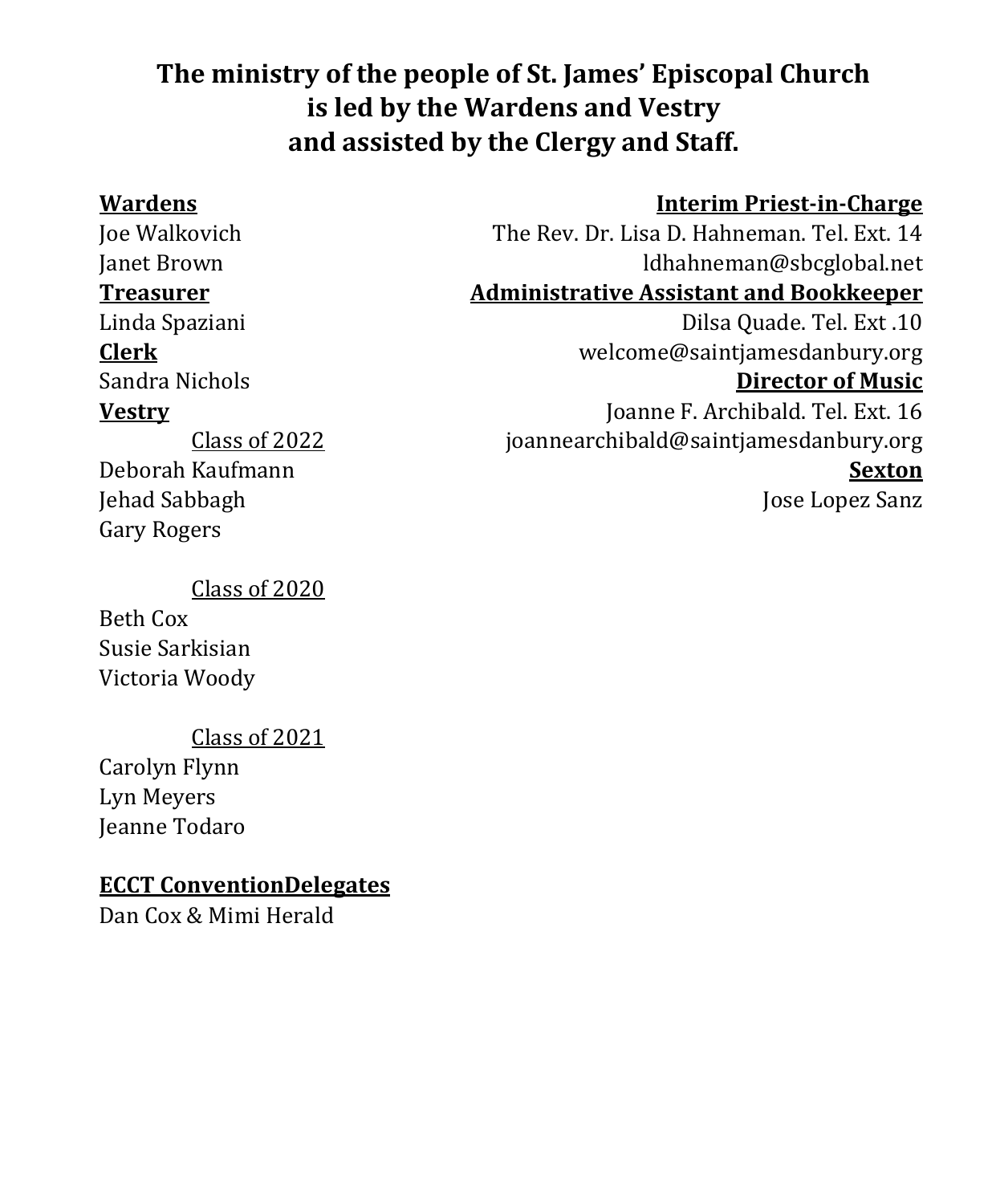#### *PARISH CYCLE OF PRAYER – July & August 2019*



*"I urge that supplications, prayers, intercessions and thanksgivings be made for everyone"*  **I Timothy 2:1**

Each month in our newsletter we include part of our alphabetical listing of the members of our congregation in the Parish Cycle of Prayer. This month you are asked to hold the following members in your prayers:

Katie & Ryan Beaudry & Family; Richard Becker; Kim Malara & Betsy Bergeron Deidra & James Beschle & Family; Lloyd & Patricia Best; Agnes Uvanga Cathleen Blasco; Robert Bloss; George Bogart & Jana Draper Mildred Boughton; Allan & Janet Brown; Mary Lou Brown Rita Butler; Jeffrey & Nicole Callan; Mimi Herald; Rev. Lisa Hahneman Suzanne Carley; Valentina Carrasquillo; John & Vivien Cheeseman Jeffrey Chowanec; Charles & Linda Clapp; Stephen & Amanda Huntley Robert & Laura Consiglio & Family; Tiwana Council, Beth & Dan Cox & Family James Cooks; Michael & Pamela Cummings; Wendy DaCosta; Danielle Franco Kathleen Dannenhoffer; Karen Davidson; Ruth Davis; Jeffrey & Denise Day DeStefano Family; Barbara DeVeaux; Anthony & Nanci DiPerrio; Emily Disney Joe Dobbins; Bridgett Downer; Roderick & Alexandra Edwards Elizabeth Egan; David & Marcella Emerito; Margaret Emerito Sean & Rebecca Fanning & Family; Anne Felizardo, Eugene & Shirley Fernekes Shirley Ferrarone; Randall & Elizabeth Fescoe; Joseph & Sally Fiorita Etura Fleming; Robert & Carolyn Flynn; Jason & Meghan Flynn & Family Marcia Folderauer; Scott & Dawn Ford; Lorraine Sautner Helen Gallo; Theo Gammie; Wayne & Doreen Geist; Tancy Gemza; Madeline Franco Francis & Judith Toth; Carole Conaway; Lillian Heering Frank Giarratana & Family; Melissa & Nicholas Gieda & Family; Doreen Gilliland Vanessa Grant & Family; Scott & Michelle Grayson & Family Barbara Greene; Russell & Judith Griemsmann; Karen Haddad; Dianne Fleischer Cheryl Harewood; Ernest Harrington & Lyn Meyers; John Morris Linda Harrison, Mark & Kathryn Harrison & Family; Jean Hassen John Hofmann; Denise Holl; Edward Manuel & Catherine M. Thompson William & Vicki Hutchinson; Linda Immarigeon; Delores Ireland; Lillian Heering Catherine Jaber-Kreiger; Edith Janesky; Carl & Susan Johnson; Catherine Johnson Amanda Johnson; James Johnson; Robert Johnson; Robert & Leslie Johnson Deborah Kaufmann; Denise Kaufmann; Carol Kelly; Margaret Kelly Yvonne Kiddoe; Nancy Kinkade; Nancy Haplin; Stephen & Amanda Huntley & Family Clair Rundhaug; Sandra Nichols; Christopher Kuell & Cristine DiMeglio